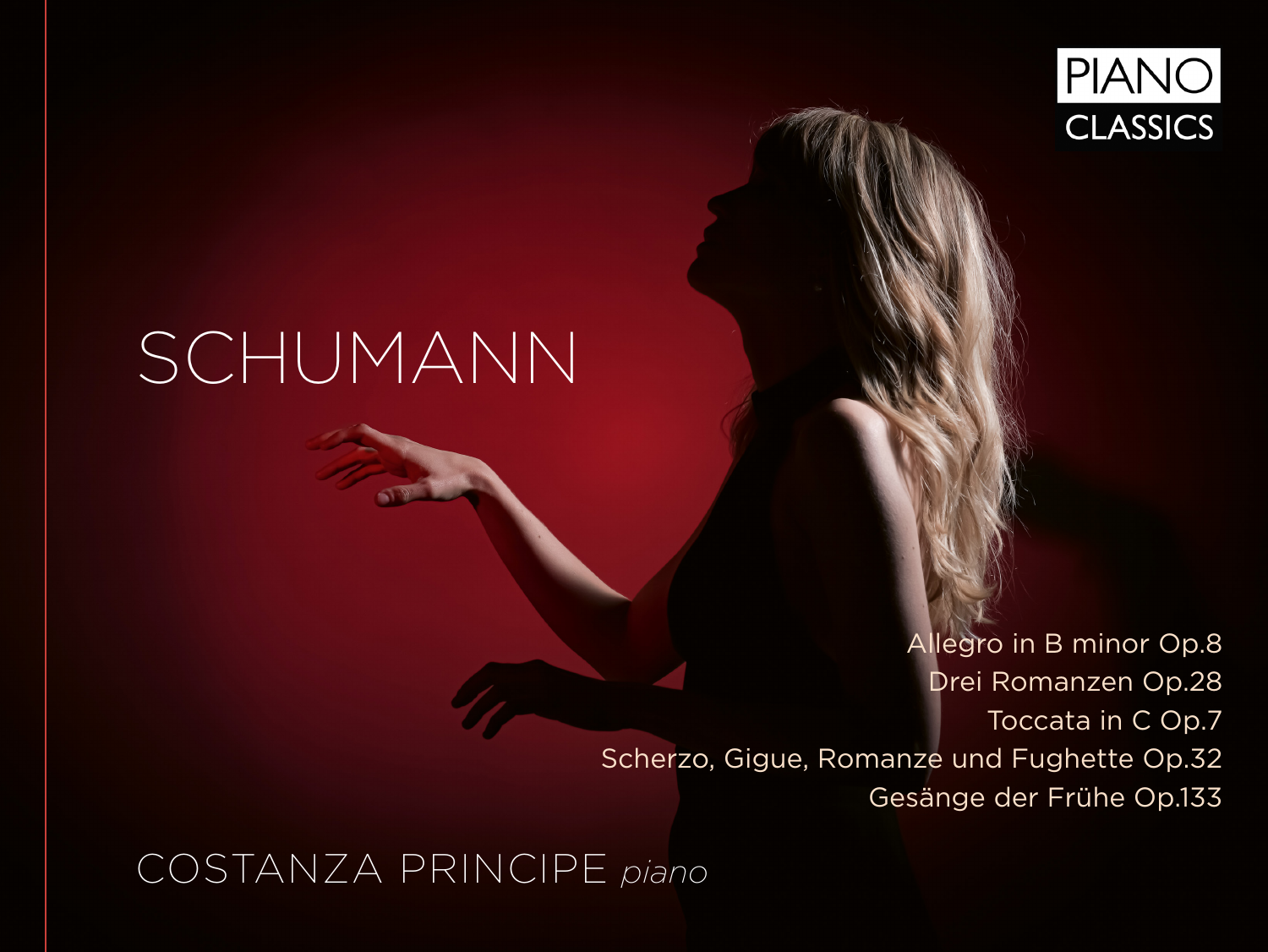## **ROBERT SCHUMANN** 1810-1856

#### PIANO MUSIC

|                             | Allegro in B minor Op.8             | 12'43 |                              | 8. No.3 Romanze                 |      |  |
|-----------------------------|-------------------------------------|-------|------------------------------|---------------------------------|------|--|
|                             |                                     |       |                              | (Sehr rasch und                 |      |  |
| Drei Romanzen Op.28         |                                     |       |                              | mit Bravour)                    | 3'57 |  |
| 2.                          | No.1 in B-flat minor                |       |                              | 9. No.4 Fughette (Leise)        | 2'23 |  |
|                             | (Sehr markirt)                      | 4'16  |                              |                                 |      |  |
| 3.                          | No.2 in F-sharp (Einfach)           | 4'24  |                              | Gesänge der Frühe Op.133        |      |  |
| 4.                          | No.3 in B (Sehr markirt)            | 8'04  |                              | 10. No.1 Im ruhigen Tempo       | 3'36 |  |
|                             |                                     |       |                              | 11. No.2 Belebt, nicht zu rasch | 2'12 |  |
|                             | 5. Toccata in C Op.7 - Allegro 7'46 |       |                              | $12.$ No. $3$ Lebhaft           | 2'32 |  |
|                             |                                     |       |                              | 13. No.4 Bewegt                 | 2'17 |  |
| Scherzo, Gigue, Romanze und |                                     |       | 14. No.5 Im Anfange ruhiges, |                                 |      |  |
| Fughette Op.32              |                                     |       |                              | im Verlauf bewegtes Tempo 3'51  |      |  |
|                             | 6. No.1 Scherzo (Sehr markirt) 4'28 |       |                              |                                 |      |  |
| 7.                          | No.2 Gigue (Sehr schnell)           | 1'33  |                              |                                 |      |  |

Costanza Principe *piano*

#### Songs, dares, sphinxes

The tree top played in the morning light, while the lower boughs still felt the chill of dawn. F. Hölderlin, *Hyperion*

Robert Schumann listed sixteen compositions, his earliest, starting with *Abegg Variations* Op.1, on the last page of *Tagebuch* No.8, which remains undated but surely slightly prior to October 27th 1837. The first eleven works match our known and definite catalogue, except for the empty *Davidsbündlertänze* line. In between the much renowned Toccata Op.7 and the very often performed Carnaval Op.9, we find the lesser-known *Allegro* Op.8.

Some very precise clues indicate the Allegro as the first movement of a *Sonata* in B minor *dédiée à Moscheles*, a project that he started working on during the Autumn of 1831.

On the 5th of January 1832, in his *Tagebuch* No.1, Schumann noted a good progress of his planned *Sonata*, indicating just the Finale to still be sketched.

Time revealed a different course of events: just this *Allegro* survived the initial project. In the Viennese *Rückblick* of 1838, the *Allegro* is cited to have been published sometime between the trip-escape to Asch on December 4th 1834, and, three days later, the tragic news of the death of his dear friend Schuncke. Since the *Sonata* idea had faded and being this *Allegro* the only completed section, bookseller and editor August Robert Friese (1805- 1844) published it in Leipzig at the beginning of 1835. It was then that the composer dedicated this work to his fleeting fiancée, Ernestine von Fricken

Recording: 4-6 June 2019, BartokStudio, Bernareggio (MB), Italy Sound engineer: Raffaele Cacciola Sound technicians: Gianluca Laponte Editing and mastering: BartokStudio Artist photos: Roberto Cifarelli p & © 2022 Piano Classics Piano Classics is a tradename of Brilliant Classics

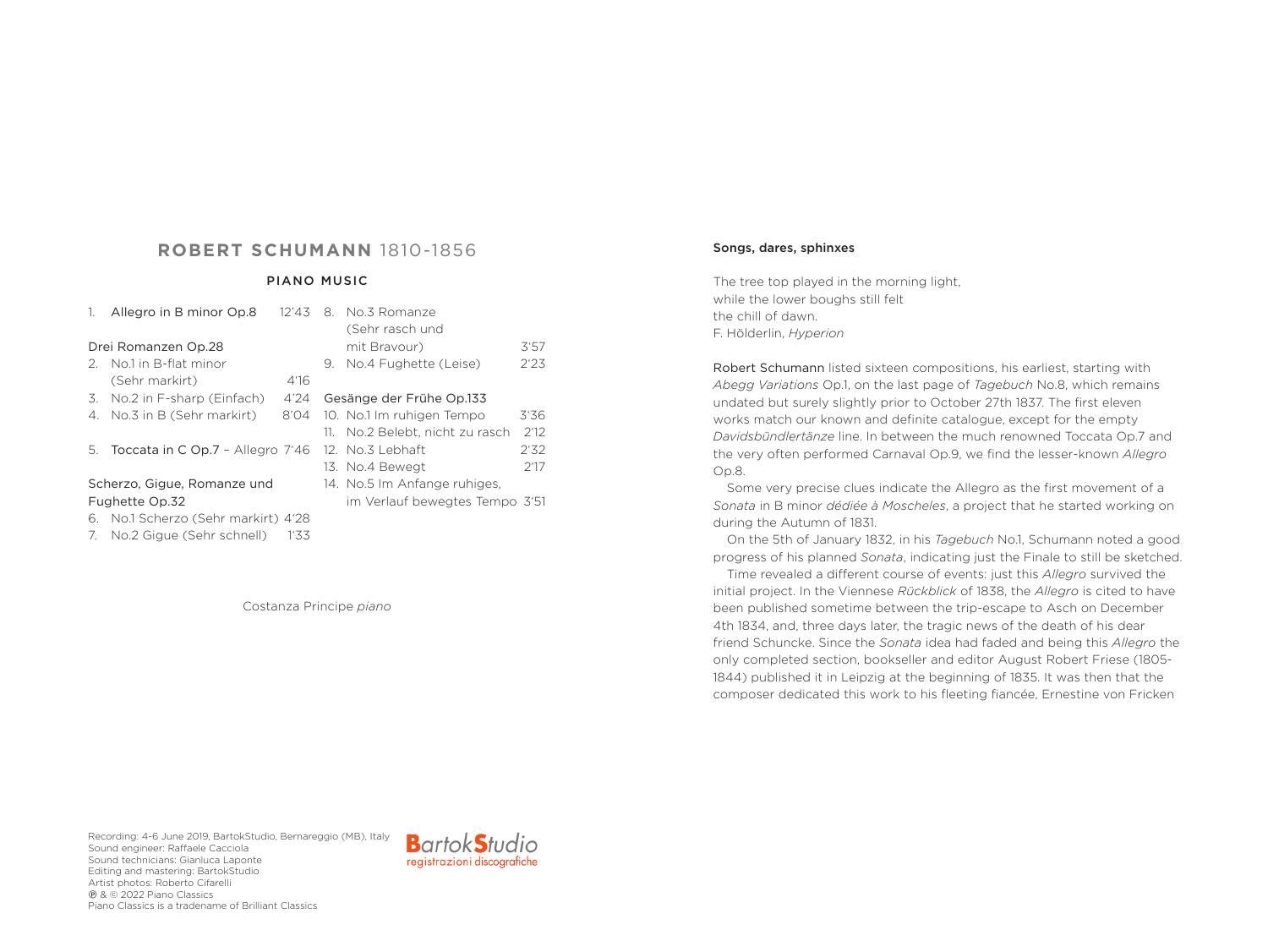(1816-1844). Calling this musical piece a "fragment" would not be quite appropriate: to us, passionate Schumann enthusiasts, it sounds more like a premonition of future depth and emotions. However, since the very first notes we are struck with a great deal of incredible energy, and the dialectic relationship between nervous and rhapsodic virtuosity in the *prestissimo* descending figure, on one hand, and the stylistically tragic motto-*sphinx* (B-C#-F#; C#-D-F#) abruptly ending the storm, on the other hand, are sure signs of innate mastery – a confirmation of this, throughout the piece, is the great variety in treating the motto itself: as a bass line, as a second thematic area, or within accompaniment figures, or, again, as the leading motif during the development section.

After the *Allegro*, this recollection of piano works comes to life as a journey through sometimes completely neglected pieces, while encountering others, celebrated and blessed with a sense of reverence from performers but still performed very infrequently, like Op.133, or, quickly forgotten like Op.32, or, again, partially known and loved, like the *Romances*, but, for various reasons, kept aside from core piano repertoire, perhaps due to their ambiguous relationship with the lyrical character that their title may suggest - therefore, a selection of rarities: a *Wunderkammer*. As for their first editions, each of the five compositions had a different publisher.

Schumann composed his *Drei Romanzen* Op.28 in 1893, during the most bitter and critical period of his relationship with Clara Wieck. In 1840 the work was favourably published by Breitkopf & Härtel, perhaps the most important publishing house in the German world: a stroke of incredible luck at the time, however not so beneficial in practical terms. The dedicatee of these pieces was Heinrich II, count of Reuß-Köstritz and a member of a proper dynastic line from Eastern Germany that includes musical patrons and some amateur composers. This dedication didn't meet Clara's expectations, since she had hoped it to be hers, mostly due to the love duet in the second Romance; Schumann defused her disappointment by deeming the pieces irrelevant, except for mentioning them amongst his best works a few years later.

The *Toccata* in C major Op.7 was composed in 1829-1830 (as an *Etude à quatre voix*, then *Exercice en doubles sons*, then again *Exercice fantastique*) and reshuffled in 1833. Published in Leipzig in 1834 by Friedrich Hofmeister (1782-1864), who, coming from a very good cultural upbringing, was one of the first publishers to sense and glimpse at Schumann's composing talent, it was dedicated to Ludwig (Louis) Schuncke (1810-1834), a dear friend of the composer, who would tragically die seven months later. Schuncke had dedicated his Sonata Op.3 to Schumann just two months before; appeared and disappeared «like a star», quoting Schumann himself, despite the young age, he bequested an exiguous but rather fascinating musical legacy.

After the first public performance of the *Toccata*, performed by Clara Wieck on the 11th of September 1834, critic Ernst Ortlepp wrote in his review that the piece was «so difficult that nobody except Schuncke and Clara Wieck would be able to play it well». Inspired by the obsession for "diabolic" virtuosity, it has since, like a magnet, attracted the most various critiques: it has been prevalently seen as a synthesis between steely Bach studies and rhythmical fantasies lit by the literature that young Schumann would feed on: Jean Paul, Rückert, Heine.

Neglected and lesser-performed since its composition, *Scherzo, Gigue, Romanze und Fughette Op.32* was conceived during the very tough Viennese period (1838-1839), and it was never performed as a whole during Schumann's life. After the *Gigue* and the *Fughette* appeared in journal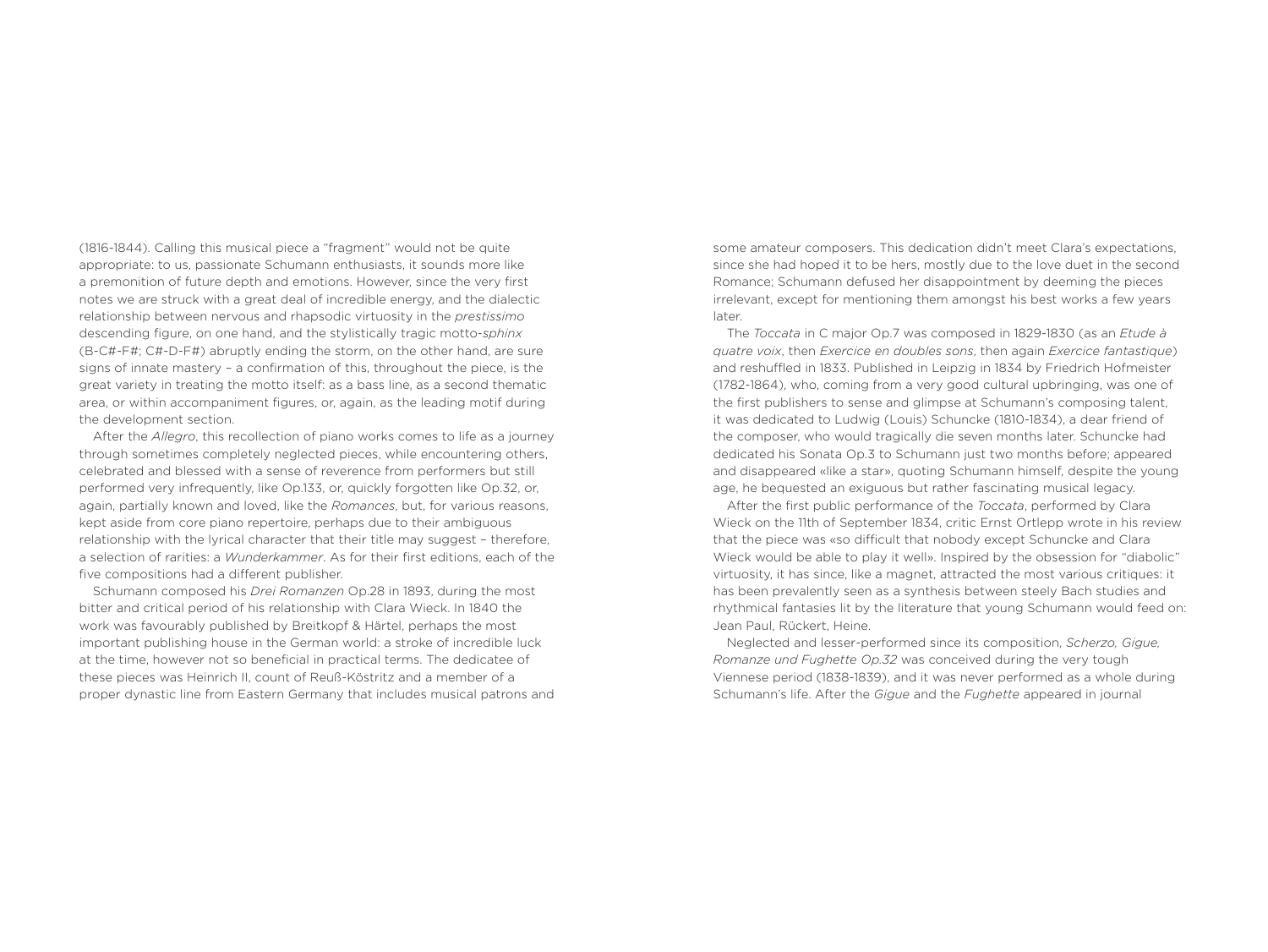supplements, the collection was published as a set in 1841 by Julius Ferdinand Schuberth (1804-1875), founder of the «Kleine Musikzeitung». Pianist Amalie Rieffel (1822-1877) was the dedicatee; after vain attempts with Friedrich Wieck she had resorted to Schumann for her musical studies. Evidence of Clara's difficult relationship with Amalie is found in her diaries: in September 1840 she noted «I have a dangerous competitor in Amalie Rieffel by whom, rather than me, Robert prefers hearing his compositions played». Here, as well as in the *Toccata*, rigorous counterpoint and imagination, nourished by romantic poetics, occur in turns: the visionary, quite mysterious *Fughetta* in G minor completes the cycle in a whisper.

From *iuvenilia* to the very last extreme of his piano production, this recording ends with *Gesänge der Frühe* ("Morning songs") Op.133 in the right spirit and colours – in a luminous and, at the same time, tragic *Stimmung*. Schumann would die on the 29th of July, 1856, in Endenich, Bonn, in a mental institution directed by psychiatrist Franz Richarz. However, his active and creative life was rapidly getting nearer to its end when he started drafting the *Gesänge* on the 2nd of November 1853, inspired by his recent encounter with Johannes Brahms and its profound impact on him. Quoting his own, almost Beethovenian words to his publisher: «sensations at the approach of morning, more through the expression of feeling than tone-painting». Schumann completed the set in a few days and dedicated it to Diotima at first (hence several gematric speculations detecting the letters of Hölderlin's muse and Hyperion amongst the motivic figures).

Yet the emotional turmoil he had been struggling with for years kept lingering and on Monday 27th of February 1854 some fishermen pulled him out of the icy waters of the Rhine River, where he had attempted suicide. He would never leave the Endenich asylum anymore. His last composition,

*Gesänge der Frühe*, was published in April 1855 (more than a year into his stay there) by Friedrich Wilhelm Arnold in Elberfeld. In his final days, sudden gleams of lucidity led him to the dedication of the five pieces to poetess Bettina Brentano, sister and wife of Clemens Brentano and Achim von Arnim, two poets we worship as curators of the anthology *Des Knaben Wunderhorn*. *© Quirino Principe*

*Translation: Costanza Principe*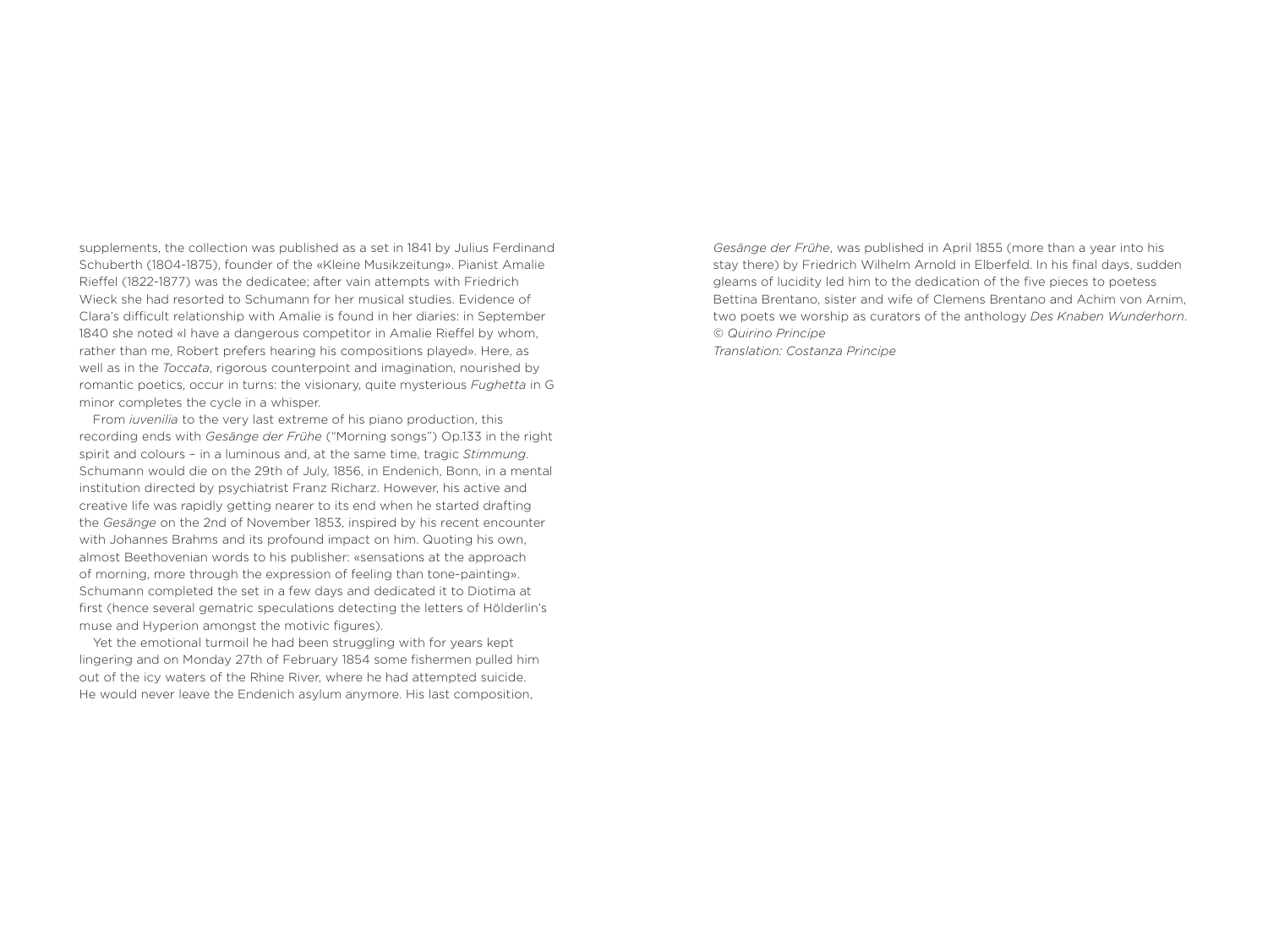#### Canti, sfide, sfingi

La cima della pianta giocava già con la luce del mattino, mentre i rami più bassi erano ancora immersi nell'ombra del freddo crepuscolo. F. Hölderlin, *Hyperion*

Nell'ultima pagina del *Tagebuch* n. 8, non datata ma certo di poco anteriore al 27 ottobre 1837, Robert Schumann elenca sedici composizioni, le sue prime, a partire dalle *Variazioni Abegg* op. 1. Le prime undici corrispondono (a parte la riga vuota per i *Davidsbündlertänze*) alla nota e definitiva catalogazione. Tra la celeberrima Toccata Op.7 e il frequentatissimo *Carnaval* Op.9, trova posto il trascuratissimo *Allegro* in Si minore Op.8.

Indizi molto precisi indicano nell'*Allegro* il primo tempo di una *Sonata* in Si minore *dédiée à Moscheles*, progettata a partire all'autunno 1831. Nel *Tagebuch* n. 1, il 5 gennaio 1832 Schumann annotò che la stesura della *Sonata* era in fase avanzata, e che in sostanza gli restava da affrontare l'abbozzo del Finale. In realtà, la vicenda andò diversamente: dell'intero progetto sopravvisse soltanto questo *Allegro*. Nel *Rückblick* viennese del 1838, la pubblicazione dell'*Allegro* è citata tra il viaggio-fuga ad Asch del 4 dicembre 1834 e la notizia della morte dell'amico Schuncke, tre giorni dopo. Tramontata l'idea della *Sonata*, quest'unica sua parte compiuta fu pubblicata all'inizio del 1835 a Lipsia dall'editore e libraio August Robert Friese (1805-1848). In quell'occasione l'autore dedicò l'op.8 alla sua "effimera" fidanzata Ernestine von Fricken (1816-1844). Sarebbe improprio chiamare "frammento" questo lavoro: esso suona certamente, per noi appassionati frequentatori di Schumann, come preannuncio di più forti scosse emotive. Ma l'energia con cui l'inizio di questo

*Allegro* ci investe, e il combattimento tra il nervoso e rapsodico virtuosismo in progressione "precipitante" (*prestissimo*) e il motto-*sphinx* in stile tragico (Si, Do diesis, Fa diesis; Do diesis, Re, Fa diesis) che interrompe la tempesta, sono segni di grandezza innata. Segno di maestria già conquistata è il molteplice trattamento di quel motto: come basso, come seconda idea, all'interno delle formule di accompagnamento, come motivo determinante per lo sviluppo.

Dall'*Allegro* in Si minore parte con ogni buon auspicio questa ricognizione di musiche, alcune appunto del tutto ignorate, altre celebratissime e nominate con reverenza, ma non molto frequentate dagli interpreti, come l'Op.133, altre presto dimenticate come l'Op.32, altre amate almeno in parte come accade alle *Romanze*, ma, per varie ragioni, tenute un po' in disparte dal repertorio, forse anche, eccettuata la seconda, per l'ambiguo rapporto con il carattere lirico suggerito dal titolo. Dunque, una collezione di rarità: una *Wunderkammer*. Ciascuna delle cinque composizioni apparve dapprima presso un diverso editore.

Nel 1839, ossia nel periodo cruciale, più amaro e più contrastato della sua relazione con Clara Wieck, Schumann compose le *Drei Romanzen* Op.28. Un'eccezionale fortuna almeno in quella circostanza, ma senza grandi vantaggi di vita pratica, volle che fossero pubblicate da una grande casa editrice di musica, la massima in terra tedesca: uscirono nel 1840 a Lipsia presso Breitkopf & Härtel. L'autore le dedicò, non senza sottintesi encomiastici, a Heinrich II, conte di Reuß-Köstritz, membro di una vera e propria dinastia della Germania orientale, fra i cui esponenti si annoverano mecenati musicali e compositori di livello più che amatoriale. Dispiacque a Clara quella dedica, che aveva reclamata per sé (soprattutto in ragione di quel duetto d'amore che è la seconda Romanza); Schumann si giustificò evocando un'irrilevanza dei tre pezzi, salvo poi menzionarli alcuni anni dopo tra i suoi lavori migliori.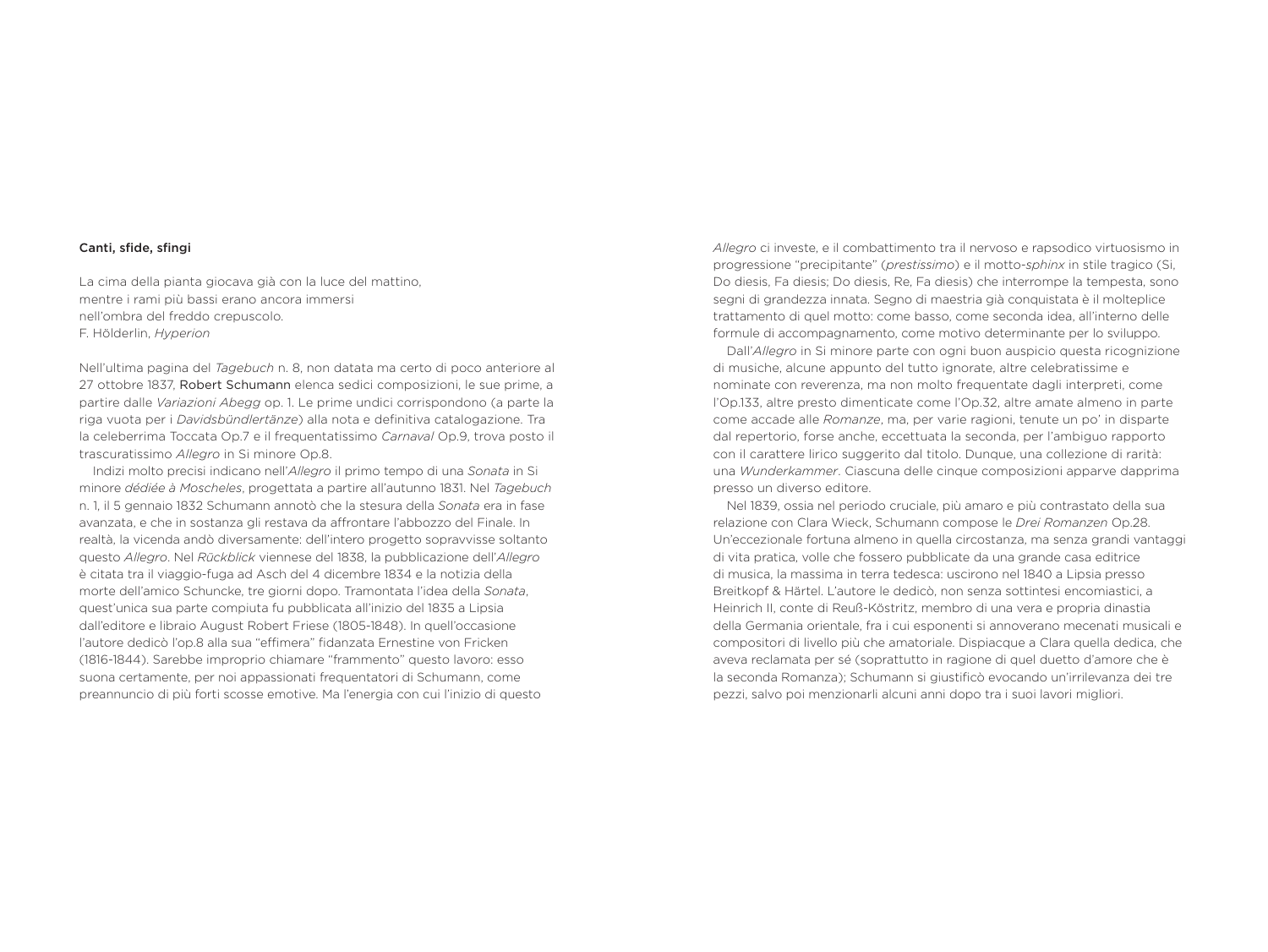La *Toccata* in Do maggiore Op.7 fu composta durante il biennio 1829- 1830 (*Etude à quatre voix, Exercice en doubles sons, Exercice fantastique*) e rimaneggiata nel 1833. Fu pubblicata a Lipsia nel maggio 1834 da Friedrich Hofmeister (1782-1864), editore chiaroveggente di ottima formazione culturale, fra i primi che abbiano avuto chiara intuizione del talento di Schumann compositore. L'autore la dedicò all'amico Ludwig (Louis) Schuncke (1810-1834), che sarebbe morto sette mesi dopo, e che a Schumann aveva dedicato da poco la sua Sonata Op.3. Di lui, per Schumann apparso e scomparso «come una stella», possediamo un esiguo e affascinante lascito musicale. Dopo la prima esecuzione pubblica da parte di Clara Wieck l'11 settembre 1834, il critico Ernst Ortlepp scrisse nella sua recensione che il pezzo «è così difficile, che qui nessuno, a parte Schuncke e Clara Wieck è in grado di suonarlo bene». Come una calamita, la *Toccata*, frutto dell'ossessione di quegli anni per il virtuosismo "diabolico", ha attirato i giudizi più diversi. In prevalenza, si vede in essa una sintesi tra lo studio severo di Bach e le accensioni della fantasia ritmica suscitate dalle letture predilette del giovane Schumann: Jean Paul, Rückert, Heine.

Un lavoro sin dall'origine negletto dal pubblico e dai pianisti è *Scherzo, Gigue, Romanze und Fughette* Op.32, concepito nel difficile periodo viennese 1838-1839, e mai eseguito pubblicamente e integralmente vivente Schumann. Dopo l'uscita della *Giga* e della *Fughetta* in supplementi a riviste, la raccolta fu pubblicata per intero nel 1841 dall'editore Julius Ferdinand Schuberth (1804-1875), fondatore e direttore di un periodico di buona divulgazione, la «Kleine Musikzeitung». Dedicataria fu la pianista Amalie Rieffel (1822- 1877), che dopo aver tentato invano con Friedrich Wieck, si era rivolta per la sua formazione pianistica proprio a Schumann. Difficili furono i rapporti tra Amalie e Clara, che annotò nel suo diario (settembre 1840): «Ho una

pericolosa rivale nella Rieffel; Robert preferisce le sue esecuzioni di suoi lavori alle mie». Anche qui, come nella *Toccata*, si alternano il contrappunto rigoroso e la fantasia alimentata dalle poetiche romantiche. Seducente il carattere fantasmagorico e misterioso della conclusiva *Fughetta* in Sol minore, tutta sottovoce.

I *Gesänge der Frühe* ("Canti dell'alba") Op.133 concludono con il giusto tono e colore, e in una *Stimmung* a un tempo luminosa e tragica, la scelta adottata nella presente incisione. Siamo partiti dagli *iuvenilia*, e qui approdiamo all'estrema spiaggia. Schumann sarebbe morto martedì 29 luglio 1856 a Endenich presso Bonn, nella clinica per malattie mentali diretta dal dottor Franz Richarz. Ma la sua vita attiva e creativa era già prossima al cono d'ombra, quando, mercoledì 2 novembre 1853, sotto l'impressione profonda suscitata in lui dalla recente visita di Johannes Brahms, cominciò a comporre i *Gesänge*. «Sensazioni provate all'avvicinarsi dell'alba, ma più come espressione di sentimenti che come pittura», avrebbe precisato beethovenianamente all'editore. Li condusse a termine in pochi giorni, dedicandoli dapprima a Diotima (da qui le interpretazioni gematriche che intravvedono nei tratti motivici le lettere della musa hölderliniana e di Iperione). Cresceva il turbamento mentale di cui soffriva da tempo. La mattina di lunedì 27 febbraio 1854 alcuni marinai lo ripescarono tra lastre di ghiaccio dal Reno semicongelato, dove aveva tentato il suicidio. Dalla clinica di Endenich non sarebbe più uscito. I *Gesänge der Frühe*, suo ultimo lavoro, furono pubblicati quando la reclusione durava da oltre un anno, nell'aprile 1855, dall'editore Friedrich Wilhelm Arnold, a Elberfeld. Negli ultimi giorni di discontinua lucidità, Schumann volle che i cinque pezzi fossero dedicati alla poetessa Bettina Brentano, sorella e sposa di due poeti che noi veneriamo come curatori dell'antologia *Des Knaben Wunderhorn*, Clemens Brentano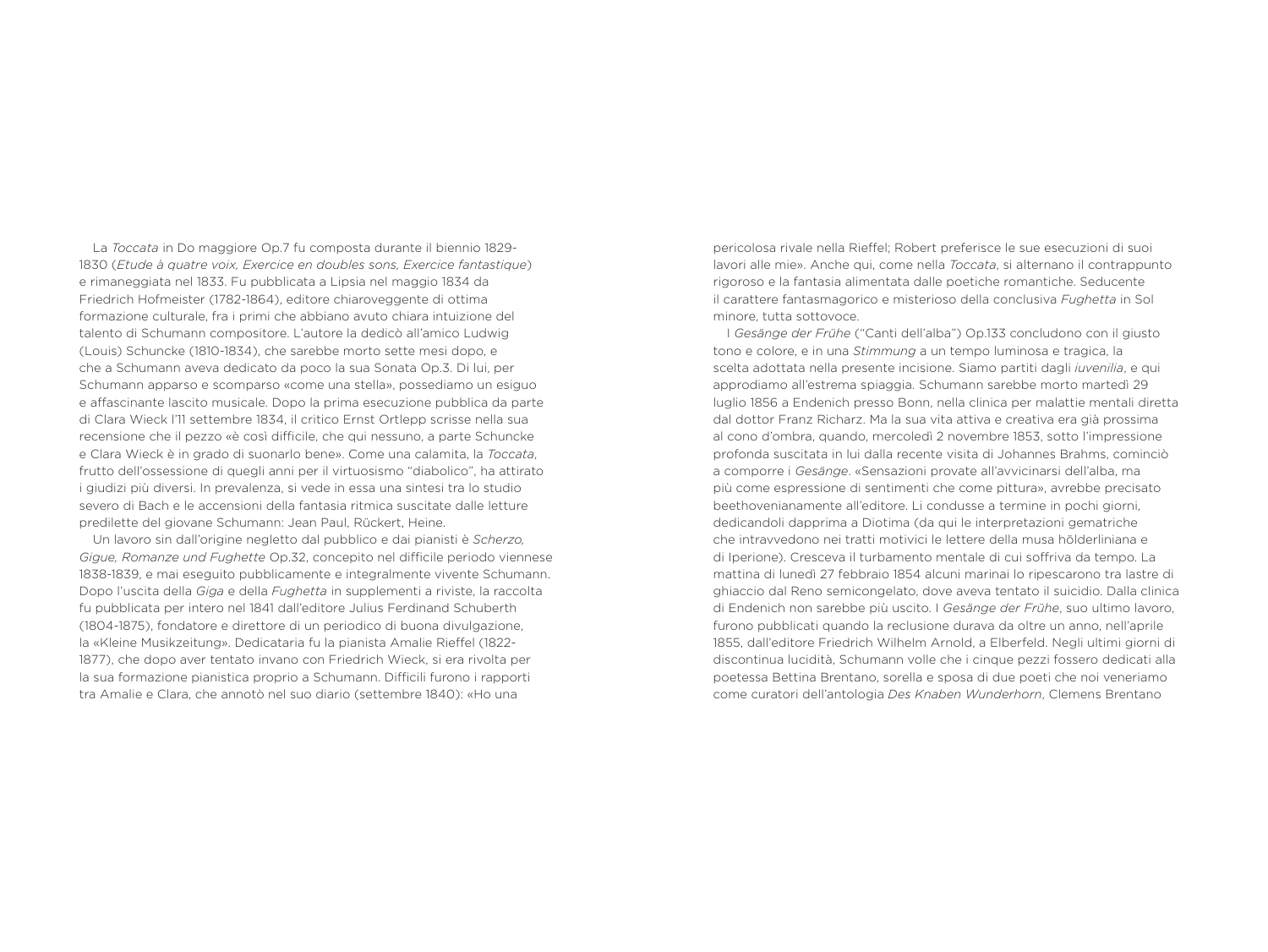e Achim von Arnim. È stato detto, non a torto, che le cinque mirabili "allucinazioni" dei *Gesänge*, da Re maggiore a La maggiore a Fa diesis minore fino al ritorno di Re maggiore, evocano la logica suprema della scrittura contrappuntistica nel suo farsi invisibile, in ascesa vertiginosa. *© Quirino Principe*

### **COSTANZA PRINCIPE**

Born into a musical family in 1993, Costanza Principe made her public debut aged 7, a year after having started playing the piano. She graduated from the Giuseppe Verdi Conservatory in Milan in 2010 cum laude and honourable mention in the class of Vincenzo Balzani; she then attended the Royal Academy of Music in London, where she pursued with top marks both her Bachelor of Music and Master of Arts, respectively in 2015 and 2017, under the guidance of Christopher Elton. Winner of three consequent scholarships from the Martin Musical Scholarship Fund - Philharmonia Orchestra, she was generously supported throughout her studies by the Liversidge Award, the Hilda Day Scholarship, the Winifred Christie Award, the Skyrme Hart Foundation and the Craxton Memorial Trust. Furthermore, she graduated with top marks in 2020 from the Accademia Nazionale di Santa Cecilia where she has been studying since 2017 with Benedetto Lupo.

A prize winner of several international piano competitions (Lilian Davies Prize - Royal Academy of Music, second prize at the Beethoven Piano Society of Europe Intercollegiate Senior Competition, at the Concours International de Piano - Lagny-sur-Marne, and the Concorso Internazionale "Premio Pecar" - Gorizia, Italy) she performs extensively as a soloist and as a chamber musician throughout Europe, Asia, Middle East and South America.

After her orchestral debut aged 15 with conductor Aldo Ceccato and the Filarmonici Europei Orchestra playing three Mozart concertos, she collaborated with various orchestras, such as Orchestra dei Pomeriggi Musicali, Orchestra Filarmonica Marchigiana, Orchestra Sinfonica Siciliana, Silesian Philharmonic Symphony Orchestra, Filarmonica Toscanini, Armenian